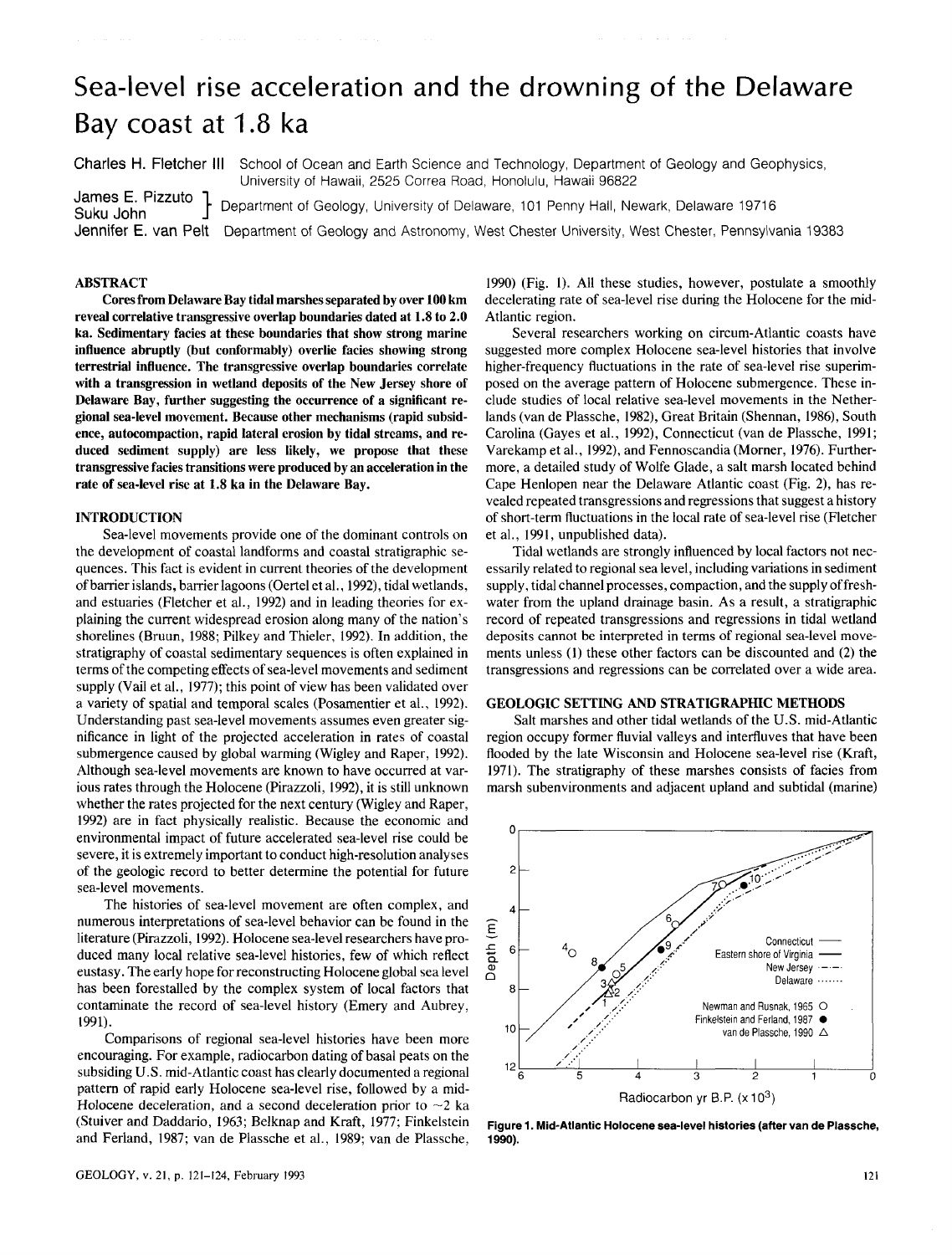



subenvironments that indicate specific elevational ranges relative to paleo-mean low water (van de Plassche, 1991). Cores from within single marsh systems often reveal correlative lithostratigraphic units that may display repeated transgressive and regressive facies contacts, often recognizable throughout the marsh.

Facies contacts where sediment from a more marine-influenced environment overlies sediment from a less marine-influenced environment have been termed transgressive overlap boundaries and the reverse strata termed regressive overlap boundaries by van de Plassche (1991). Both types of boundary contacts may be either abrupt or gradational depending on the relative rates of sea-level change and sedimentation within the marsh. Relative sea-level trends interpreted from these correlative, intramarsh records reflect marine tendencies. A transgressive overlap boundary records a positive marine tendency, where the rate of sea-level rise exceeds the rate of marsh sedimentation. A regressive overlap boundary records a negative marine tendency, where the rate of marsh sedimentation exceeds the rate of sea-level rise. Whether the relative sea-level changes recorded in a single marsh result from regional sea-level movements (i.e., "geoidal eustasy," Morner, 1976), as opposed to local, sitespecific effects, can be established only by regional correlation of dated overlap boundaries. Once a regional correlation has been established, the record of dated overlap boundaries will define a regionally synchronous marine tendency that can then be interpreted in terms of regional forcing mechanisms.

#### **Wolfe Glade, Delaware**

Within wetland deposits of Wolfe Glade, terrestrial sediments are generally peats or muddy peats containing freshwater microfauna and flora, but which have a reduced sand content (except for fluvialchannel and interfluvial, highland deposits), lower bulk sedimentary iron content (Varekamp, 1991) and high loss-on-ignition values. Marine sediments preserved in this system exhibit decreased loss-onignition values, high bulk iron content, halophytic plant fragments, marine microfauna and microflora, and in many cases shell fragments and a sandy matrix (Fletcher et al., 1991, unpublished data).

Cores of Wolfe Glade sediments have revealed a relative sealevel history characterized by at least five transgressive overlap boundaries. These boundaries represent five accelerations in the rate of sea-level rise relative to marsh sedimentation rate. The youngest of these boundaries observed at Wolfe Glade,  $T_6$  (Fig. 3), is dated at  $1.8 \pm 0.2$  ka (Fletcher et al., 1991, unpublished data). Four calibrated radiocarbon dates provide limits for the chronology of this event

(Table 1): (1) sample GX-15835 (1.850-2.339 ka) from a palustrine marsh peat overlain by gray silty mud deposited in a low marsh (modern elevation differences of these subenvironments suggest that this contact represents a minimum 0.5 m rise in relative sea level); (2) sample GX-16214 (1.540-1.880 ka) from a palustrine marsh peat overlain by gray clayey mud with marine mollusk fragments and (rare) plant fragments deposited below mean low water (a minimum 1.0 m rise in relative sea level); (3) sample GX-16221 (1.620-2.029 ka) from a palustrine marsh peat overlain by gray clayey mud with *Spartina altemiflora* fragments deposited on a subtidal flat or low marsh (a minimum 0.5-0.7 m rise in relative sea level); and (4) sample GX-16220 (1.560-2.149 ka) from *Spartina altemiflora* fragments deposited in a low marsh or on a subtidal flat overlying the palustrine peat of GX-16221, which thus postdates the transgression.

#### **Leipsic River Valley, Delaware**

The Holocene deposits of freshwater and brackish reaches of the tidal Leipsic River (Pizzuto and Rogers, 1992) record a transgressive episode dated at  $\sim$  1.8 ka (Table 1). Cores from a transect across the Alston Branch, a tributary of the Leipsic River (Fig. 3), show that basal freshwater fluvial sand, mud, and peat are overlain by an extensive muddy unit deposited in a marine subtidal environment. Above this, continued peat deposition records the return to palustrine conditions following the transgression. The transgressive overlap boundary marking the marine rise can be correlated through six cores (Fig. 3). Although not shown here, cores from upstream and downstream of this site record the same muddy unit in an identical stratigraphic position. The mud is interpreted as a transitional marine facies on the basis of its lithology and the presence of brackish diatoms (Sherman, 1992, unpublished data). Pizzuto and Rogers (1992) have demonstrated that the peat deposits of the area are characteristic of palustrine environments.

A peat sample from below the muddy unit has a calibrated sidereal age of 1.891-2.060 ka (Table 1). This demonstrates that the transgressive overlap boundary at the base of the marine mud correlates remarkably well with the  $T_6$  event defined at Wolfe Glade. Further evidence of a correlative age is provided by an additional date from a core located upstream of the cross section shown in Figure 3 where the transgressive overlap boundary is dated at 1.720— 1.930 ka (Table 1).

### **Dennis Creek, New Jersey**

Meyerson (1972), studying the history of the Dennis Creek marsh in New Jersey, took 17 cores and performed detailed lithologic, pollen, and paleosalinity analyses. The cores showed repeated alternating lithologies that are qualitatively similar to those of Wolfe Glade. Furthermore, paleosalinity and pollen data indicate a history of repeated transgressions and regressions. The most dramatic transition revealed in the cores was interpreted by Meyerson (1972) as a major transgression that occurred at  $\sim$  1.8 ka. This event correlates with the  $T<sub>6</sub>$  event defined at Wolfe Glade and also observed at the Leipsic River.

As shown in Figure 3, lithofacies between three cores at Dennis Creek were correlated by Meyerson (1972) to reflect a "major transgression of the sea  $\dots$  at around 1800 years B.P." Core 6, the seawardmost core, displays a marked transgressive overlap boundary at  $-3.7$  m where a high-marsh facies is overlain by a subtidal mud, reflecting a minimum local relative sea-level rise of 0.7 to 1.0 m. A date of 2.150 ka ( $\pm$ 110<sup>14</sup>C yr) was reported by Meyerson (1972) from deeper in core 6 at a depth of  $\sim$  7 m. Core 8 contained a distinct transgressive overlap boundary where high-marsh brown peat is overlain by low-marsh facies. However, these are shortly overlain, in turn, by high-marsh peats that were dated at 1.335 ka  $(\pm 95^{14}C)$  vr). The transgression at 1.8 ka was so extensive, according to Meyerson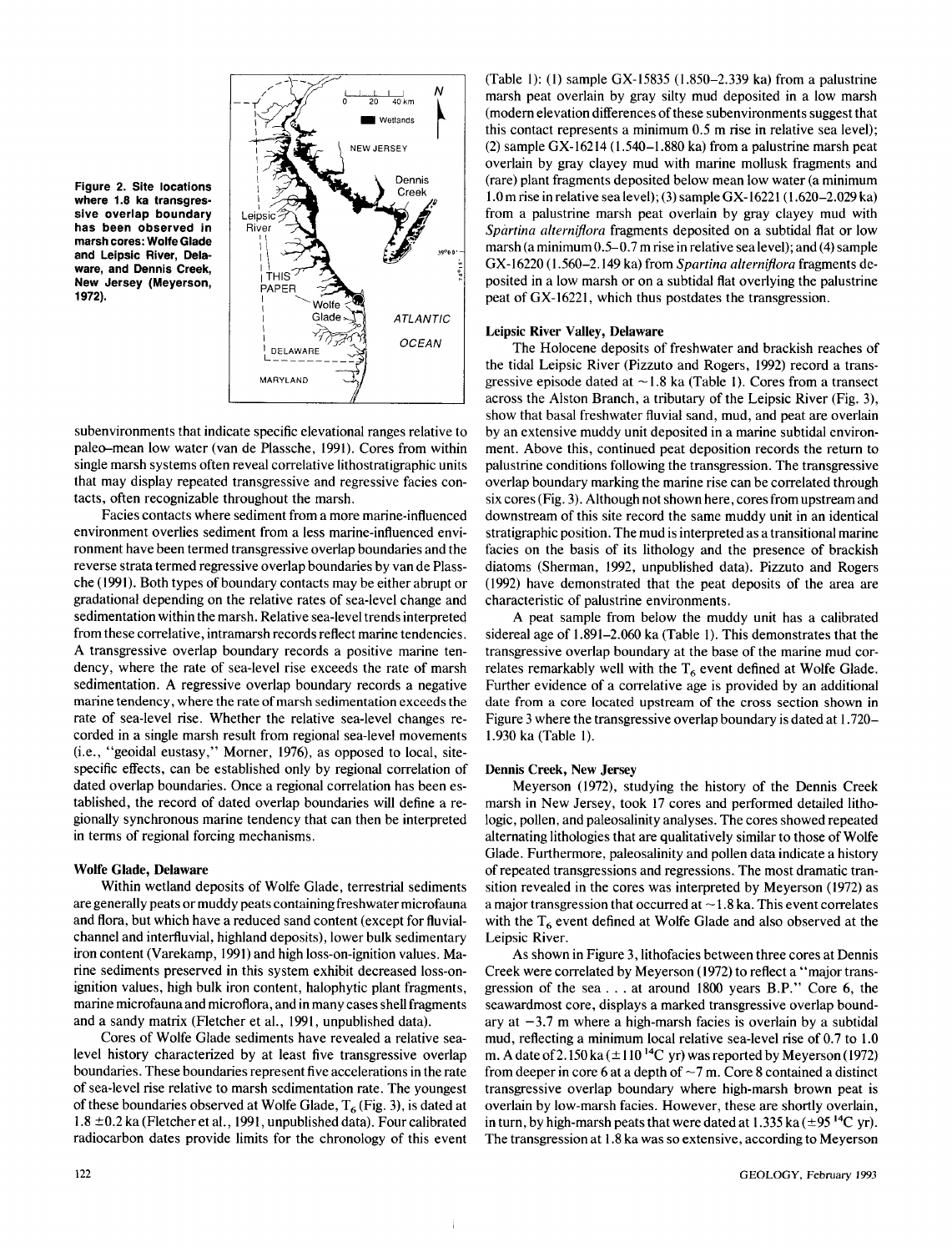(1972), that the landwardmost site (core 16) was influenced by a raised water table and developed into a palustrine marsh. A date from core 16 directly above the contact of the newly formed freshwater marsh and the underlying basal sands places the transgressive episode prior to 1.760 ka  $(\pm 120^{14}C \text{ yr})$ .

#### **DISCUSSION AND CONCLUSIONS**

The regionally correlative transgression in tidal wetland deposits of Delaware Bay could have been caused by the following processes: (1) laterally migrating tidal streams, (2) autocompaction, (3) short-term increases in the rate of regional subsidence, (4) reduction in sediment supply, and (5) an acceleration in the rate of regional relative sea-level rise.



tidal channels over periods of thousands of years, and (3) transgressive overlap boundaries caused by lateral migration should not be regionally correlative. Autocompaction (Kaye and Barghoorn, 1964; Bloom, 1964; Belknap, 1975; Allen, 1978) and subsidence (Davis, 1987; Holdahl and Morrison, 1974) can clearly influence local relative rates of sea-level rise. However, deposits of widely varying thickness and lithology should not undergo synchronous accelerated rates of autocompaction. A rapid acceleration in rates of regional subsidence is also unlikely, as these processes operate on longer time scales than those considered here. A regional transgression could also be caused by a regional reduction in the amount of sediment available for vertical accretion

in tidal marshes. Coastal plain estuaries, however, are strongly insulated from changes in sediment yield in their watersheds. Phillips (1991), for example, has estimated that nearly all of the sediment produced in the Pee Dee watershed is stored well upstream of the estuary. Furthermore, coastal plain tributaries to Delaware Bay carry little sediment (Mansue and Commings, 1974), so changes in the sediment yield of local tributaries such as the Leipsic River are unlikely to have had a substantial influence on marsh evolution. Thus, a regional decrease in sediment supply at 1.8 ka is not a likely cause of the regional transgression described here. We observe, however, that detailed pollen analyses and a regional paleoclimatic history of the Delmarva Peninsula would help to clarify this issue further.

Laterally migrating tidal streams could create transgressive contacts in tidal wetland deposits. Contacts caused by this process would be erosional surfaces overlain by tidal-channel facies. Although we have observed such contacts in some of our cores, the transgressive overlap boundaries described here do not show evidence of erosion. Rather they appear as drowning events represented by rapid, conformable facies transitions with frequently preserved vertical plant stems and roots at the contact. Additional evidence against lateral migration as an explanation for the observed transgressive overlap boundaries includes the following: (1) modern rates of lateral migration by tidal streams in these wetlands are very low (Garofalo, 1980); (2) many cores of tidal-stream facies presented by others (e.g., Chrzastowski, 1986) indicate little lateral movement of

Having rejected other possible mechanisms, we propose that the most likely cause of the transgressions described here was an acceleration in the rate of regional sea-level rise in Delaware Bay at 1.8 ka. We also observe that this transgressive event may have occurred over an even larger area: van de Plassche (1991) and Varekamp et al. (1992) have presented stratigraphic evidence for the transgressive drowning of salt marshes in Connecticut at  $\sim$  1.8 ka. Finally, we note that although the mechanism responsible for such short-term increases in the rate of sea-level rise is unknown,

| TABLE 1. RADIOCARBON DATES RELEVANT TO TRANSGRESSIVE CONTACT |
|--------------------------------------------------------------|
|                                                              |

| Sample no.                          | Sample type (location*)             | $^{14}$ C age   | Calibrated age   |
|-------------------------------------|-------------------------------------|-----------------|------------------|
| Wolfe Glade                         |                                     |                 |                  |
| GX-15835                            | Palustrine peat (below TOB)         | $2095 + 205$    | 2074 (1850-2339) |
| GX-16214                            | Palustrine peat (below TOB)         | 1775 +/-150     | 1716 (1540-1880) |
| GX-16221                            | Palustrine peat (below TOB)         | $1885 + (-170$  | 1843 (1620-2029) |
| GX-16220                            | Spartina alterniflora (above TOB)   | $1910 + 245$    | 1864 (1560-2149) |
| Leipsic River                       |                                     |                 |                  |
| AB91-4-1-405-409                    | Basal palustrine peaty mud          | $2480 + 80$     | 2629 (2384-2740) |
| AB91-4-6-369-374                    | Palustrine peat (below TOB)         | $2010 + 70$     | 1968 (1891-2060) |
| AB91-4-6-202-208                    | Woody peat (above marine unit)      | $880 + (-80)$   | 783 (712-916)    |
| AB91-3-2-250-252                    | Palustrine peat (below TOB)         | $1880 + (-100)$ | 1838 (1720-1930) |
| Dennis Creek (after Meyerson, 1972) |                                     |                 |                  |
|                                     | Palustrine peat (above TOB)         | $1760 + (-120$  | n/a              |
|                                     | High marsh peat (above TOB)         | $1335 + 495$    | n/a              |
|                                     | Basal low marsh plant fragments (?) | $2150 + (-110)$ | n/a              |

**\*TOB—transgressive overlap boundary.** 

**Figure 3. Cross sections of marshes where the acceleration at 1.8 ka has been discovered. TOB—transgressive overlap boundary.** 

TOB (1.8ka)

High<br>narsh Marsh,<br>palustrine

tide flat<br>facies

T

2150 ±110

⊃Low<br>marsh

-High<br>marsh

alustrine

 $\begin{array}{c} 2000 + 130 \\ 2840 \pm 110 \\ 3145 \pm 120 \end{array}$ 

 $\overline{4}$ 

 $\overline{5}$ 

 $\ddot{\mathbf{6}}$ 

 $\mathcal{L}$